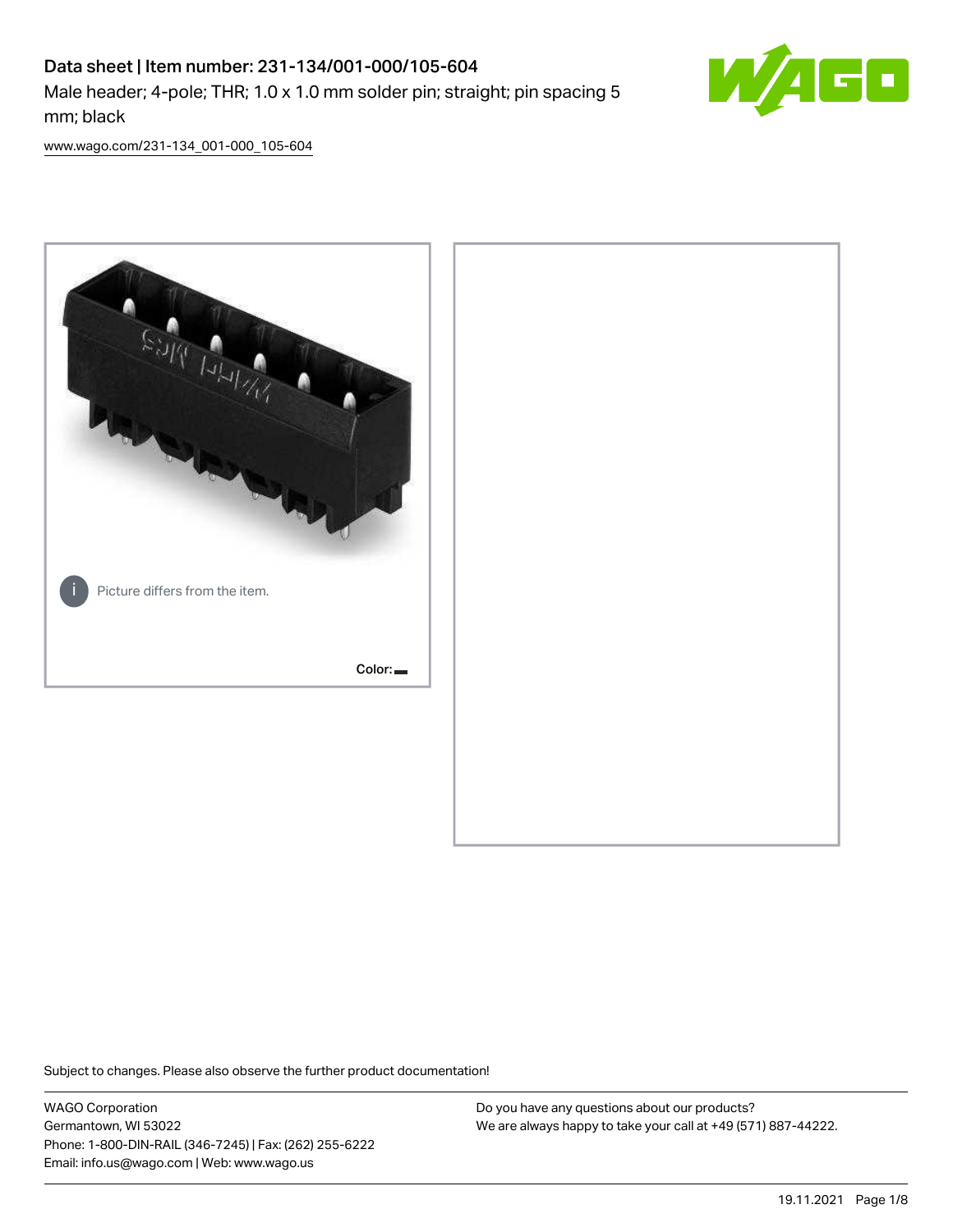

Dimensions in mm

 $L =$  (pole no.  $-1$ ) x pin spacing  $+8.2$  mm

#### Item description

- **THR** male headers for reflow soldering in SMT applications
- $\blacksquare$ Available in tape-and-reel packaging for automated pick-and-place PCB assembly
- $\blacksquare$ Also available in bulk packaging for manual placement
- $\blacksquare$ Male headers may be mounted horizontally or vertically
- **With coding fingers**

Subject to changes. Please also observe the further product documentation!

WAGO Corporation Germantown, WI 53022 Phone: 1-800-DIN-RAIL (346-7245) | Fax: (262) 255-6222 Email: info.us@wago.com | Web: www.wago.us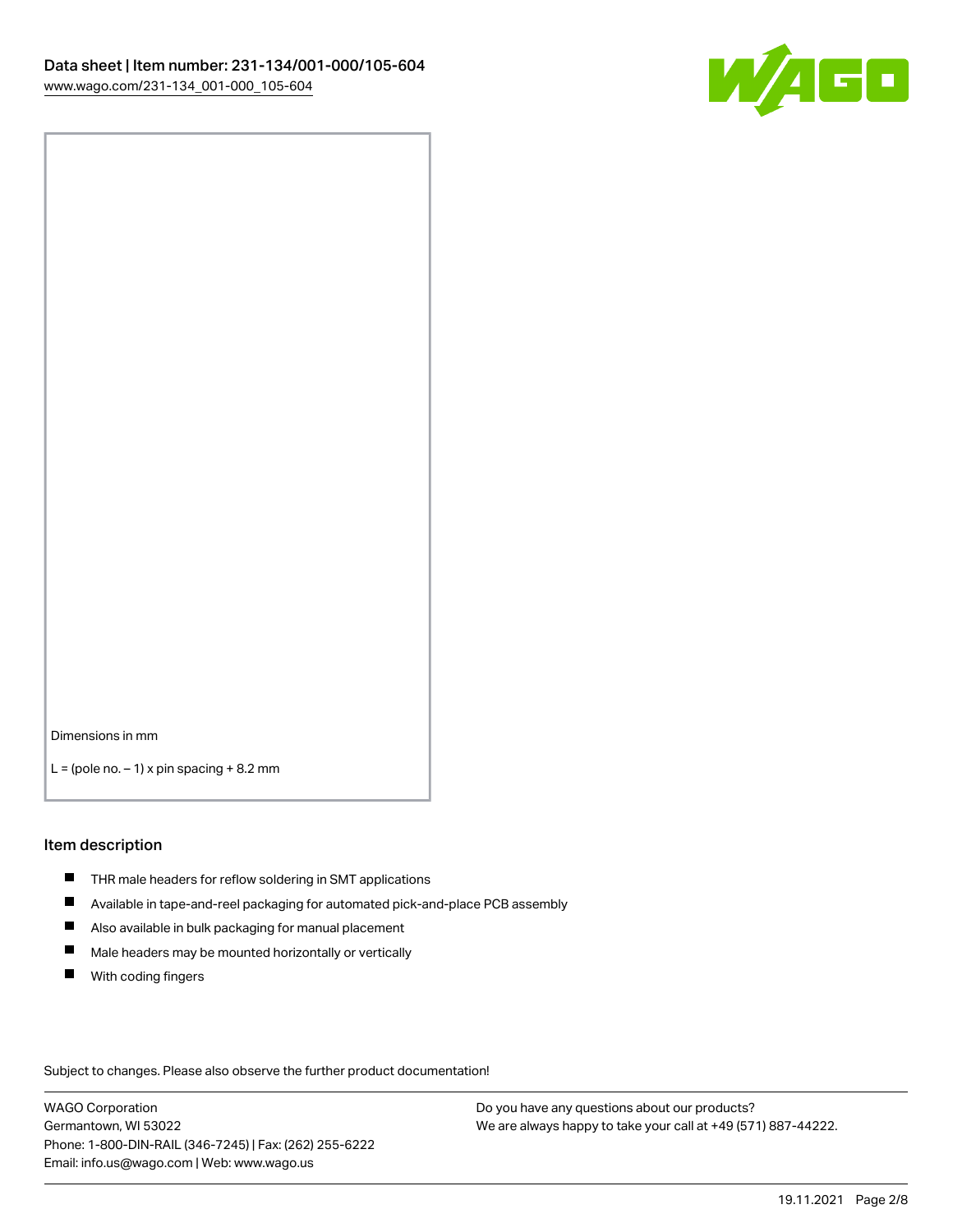

## Data Notes

| Safety information 1 | The MCS-MULTI CONNECTION SYSTEM includes connectors<br>without breaking capacity in accordance with DIN EN 61984. When<br>used as intended, these connectors must not be connected<br>/disconnected when live or under load. The circuit design should<br>ensure header pins, which can be touched, are not live when<br>unmated. |
|----------------------|-----------------------------------------------------------------------------------------------------------------------------------------------------------------------------------------------------------------------------------------------------------------------------------------------------------------------------------|
| Variants:            | Other pole numbers<br>Gold-plated or partially gold-plated contact surfaces<br>Other versions (or variants) can be requested from WAGO Sales or<br>configured at https://configurator.wago.com/                                                                                                                                   |

# Electrical data

### IEC Approvals

| Ratings per                 | IEC/EN 60664-1                                                       |
|-----------------------------|----------------------------------------------------------------------|
| Rated voltage (III / 3)     | 320 V                                                                |
| Rated surge voltage (III/3) | 4 <sub>kV</sub>                                                      |
| Rated voltage (III/2)       | 320 V                                                                |
| Rated surge voltage (III/2) | 4 <sub>kV</sub>                                                      |
| Nominal voltage (II/2)      | 630 V                                                                |
| Rated surge voltage (II/2)  | 4 <sub>kV</sub>                                                      |
| Rated current               | 12A                                                                  |
| Legend (ratings)            | (III / 2) $\triangleq$ Overvoltage category III / Pollution degree 2 |

# UL Approvals

| Approvals per                  | UL 1059 |
|--------------------------------|---------|
| Rated voltage UL (Use Group B) | 300 V   |
| Rated current UL (Use Group B) | 10 A    |
| Rated voltage UL (Use Group D) | 300 V   |
| Rated current UL (Use Group D) | 10 A    |

# Ratings per UL

| Rated voltage UL 1977 | 600 V |
|-----------------------|-------|
| Rated current UL 1977 | ∣ ∪ ⊬ |

Subject to changes. Please also observe the further product documentation!

| <b>WAGO Corporation</b>                                | Do you have any questions about our products?                 |
|--------------------------------------------------------|---------------------------------------------------------------|
| Germantown, WI 53022                                   | We are always happy to take your call at +49 (571) 887-44222. |
| Phone: 1-800-DIN-RAIL (346-7245)   Fax: (262) 255-6222 |                                                               |
| Email: info.us@wago.com   Web: www.wago.us             |                                                               |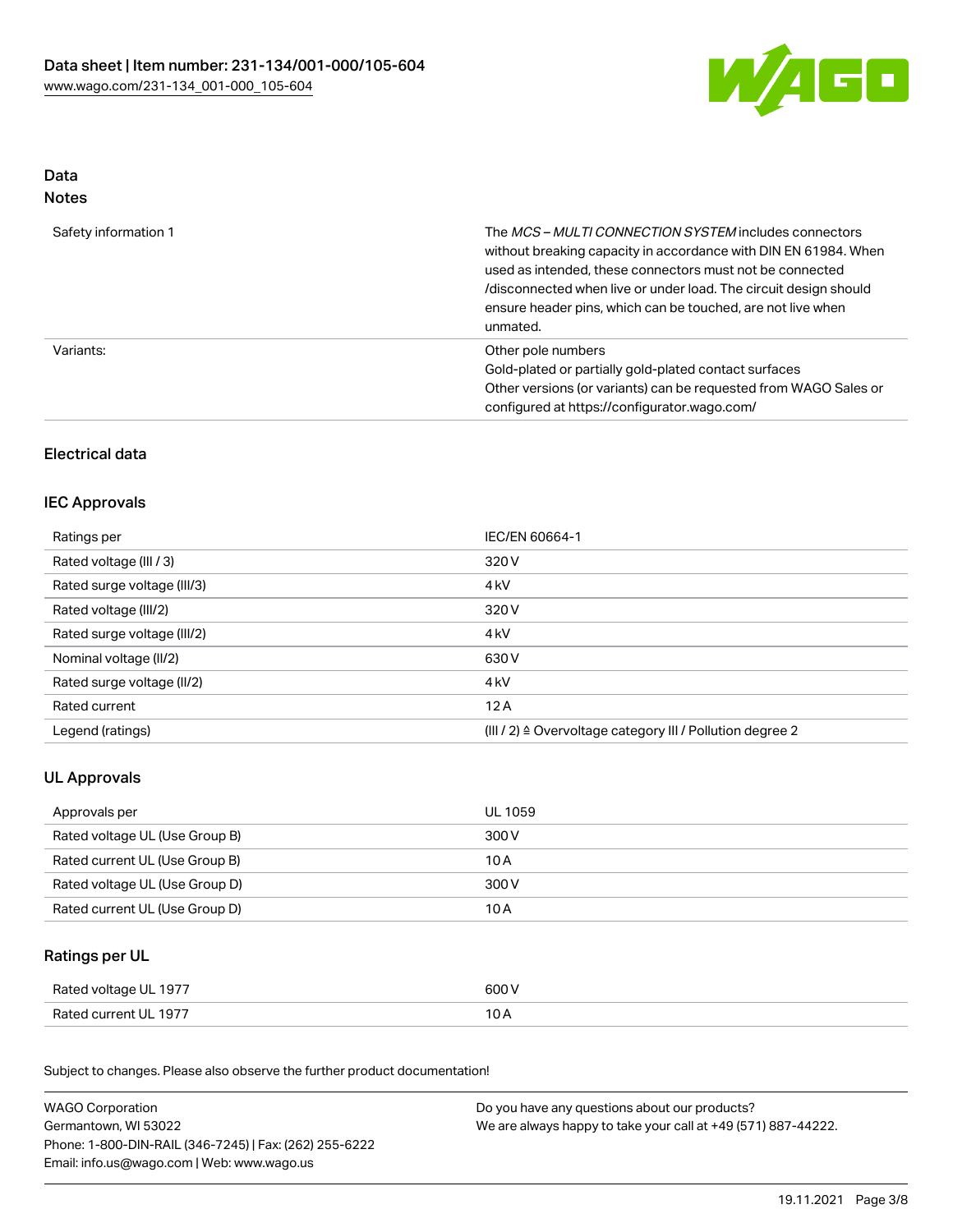

# CSA Approvals

| Approvals per                   | <b>CSA</b> |
|---------------------------------|------------|
| Rated voltage CSA (Use Group B) | 300 V      |
| Rated current CSA (Use Group B) | 10 A       |
| Rated voltage CSA (Use Group D) | 300 V      |
| Rated current CSA (Use Group D) | 10 A       |

# Connection data

| Total number of potentials |  |
|----------------------------|--|
| Number of connection types |  |
| Number of levels           |  |

#### Connection 1

| Number of poles |  |
|-----------------|--|
|-----------------|--|

# Physical data

| Pin spacing                        | 5 mm / 0.197 inch    |
|------------------------------------|----------------------|
| Width                              | 23.2 mm / 0.913 inch |
| Height                             | 14.4 mm / 0.567 inch |
| Height from the surface            | 12 mm / 0.472 inch   |
| Depth                              | 8.4 mm / 0.331 inch  |
| Solder pin length                  | $2.4 \text{ mm}$     |
| Solder pin dimensions              | $1 \times 1$ mm      |
| Plated through-hole diameter (THR) | $1.4$ $(+0.1)$ mm    |

### Plug-in connection

| Contact type (pluggable connector) | Male connector/plug |
|------------------------------------|---------------------|
| Connector (connection type)        | for PCB             |
| Mismating protection               | No                  |
| Mating direction to the PCB        | $90^{\circ}$        |
| Locking of plug-in connection      | Without             |

# PCB contact

| <b>PCB Contact</b>     | THR                                      |
|------------------------|------------------------------------------|
| Solder pin arrangement | over the entire male connector (in-line) |

Subject to changes. Please also observe the further product documentation!

| <b>WAGO Corporation</b>                                | Do you have any questions about our products?                 |
|--------------------------------------------------------|---------------------------------------------------------------|
| Germantown, WI 53022                                   | We are always happy to take your call at +49 (571) 887-44222. |
| Phone: 1-800-DIN-RAIL (346-7245)   Fax: (262) 255-6222 |                                                               |
| Email: info.us@wago.com   Web: www.wago.us             |                                                               |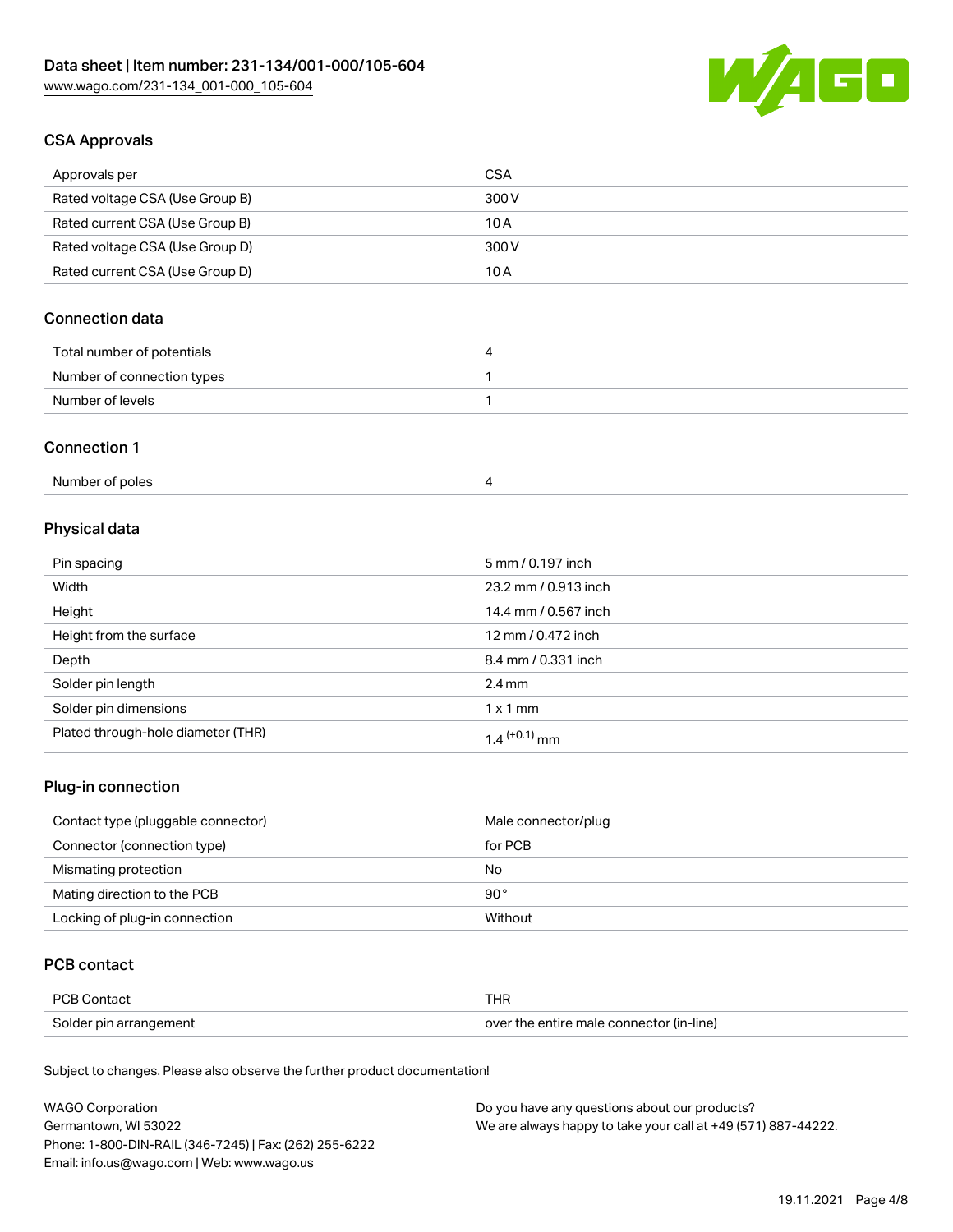

Number of solder pins per potential 1

#### Material data

| Color                       | black                                  |
|-----------------------------|----------------------------------------|
| Material group              |                                        |
| Insulation material         | Polyphthalamide (PPA GF)               |
| Flammability class per UL94 | V <sub>0</sub>                         |
| Contact material            | Electrolytic copper (E <sub>Cu</sub> ) |
| Contact plating             | tin-plated                             |
| Fire load                   | 0.033 MJ                               |
| Weight                      | 1.5 <sub>g</sub>                       |

### Environmental requirements

Limit temperature range  $-60... +100$  °C

#### Commercial data

| Product Group         | 3 (Multi Conn. System) |
|-----------------------|------------------------|
| PU (SPU)              | 200 Stück              |
| Packaging type        | box                    |
| Country of origin     | PL                     |
| <b>GTIN</b>           | 4044918847322          |
| Customs tariff number | 8536694040             |

### Approvals / Certificates

#### Country specific Approvals

| Logo | Approval                               | <b>Additional Approval Text</b> | Certificate<br>name |
|------|----------------------------------------|---------------------------------|---------------------|
|      | <b>CB</b><br>DEKRA Certification B.V.  | IEC 61984                       | NL-39756            |
|      | <b>CSA</b><br>DEKRA Certification B.V. | C <sub>22.2</sub>               | 1466354             |

#### Ship Approvals

|      | ABS      |                                 | ιУ۰                |
|------|----------|---------------------------------|--------------------|
| Logo | Approval | <b>Additional Approval Text</b> | name               |
|      |          |                                 | <b>Certificate</b> |

Subject to changes. Please also observe the further product documentation!

| <b>WAGO Corporation</b>                                | Do you have any questions about our products?                 |
|--------------------------------------------------------|---------------------------------------------------------------|
| Germantown, WI 53022                                   | We are always happy to take your call at +49 (571) 887-44222. |
| Phone: 1-800-DIN-RAIL (346-7245)   Fax: (262) 255-6222 |                                                               |
| Email: info.us@wago.com   Web: www.wago.us             |                                                               |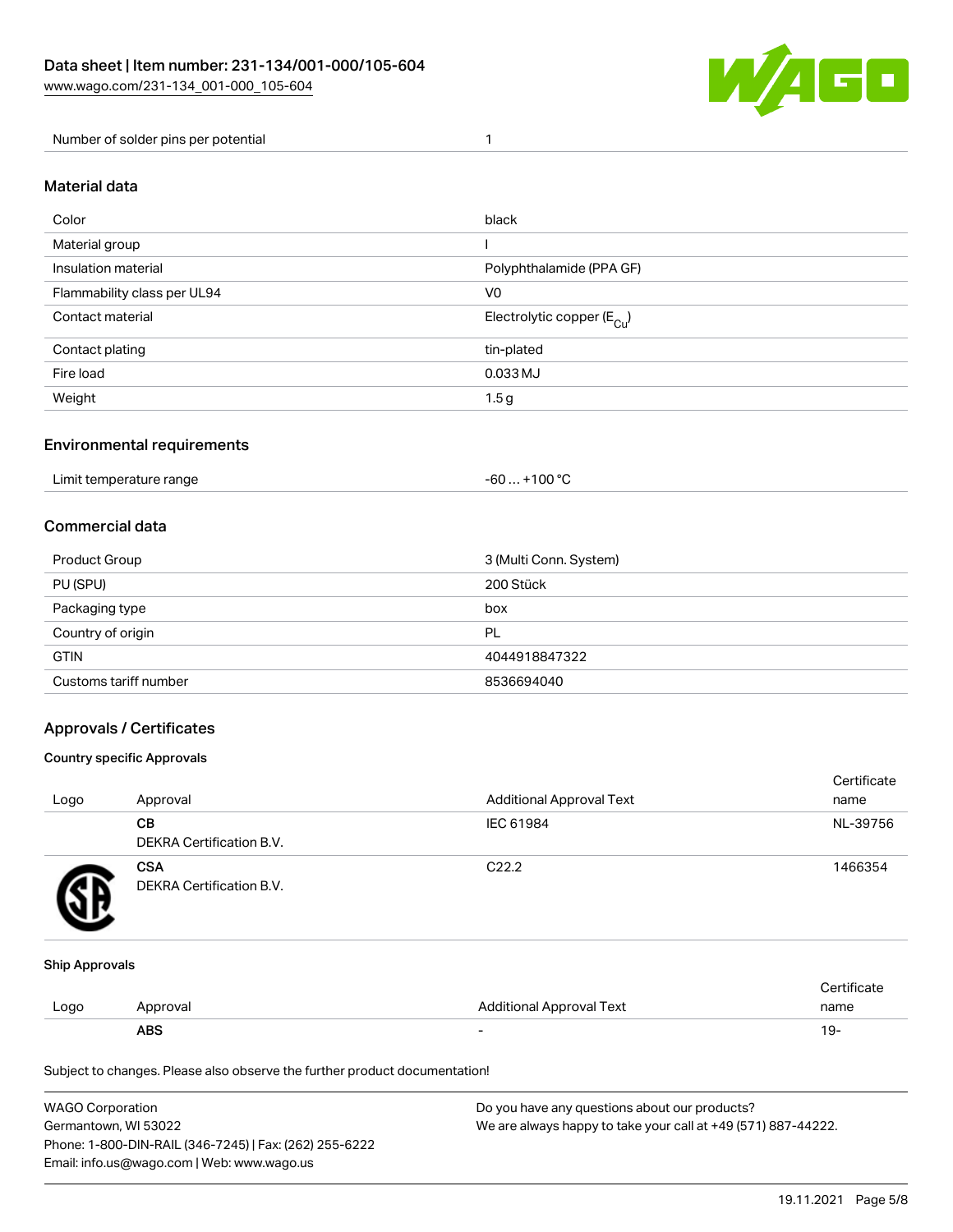



American Bureau of Shipping National American Bureau of Shipping HG1869876-

| UL-Approvals |
|--------------|
|--------------|

|                            |                                             |                                 | Certificate |
|----------------------------|---------------------------------------------|---------------------------------|-------------|
| Logo                       | Approval                                    | <b>Additional Approval Text</b> | name        |
| $\boldsymbol{H}$           | UL<br>Underwriters Laboratories Inc.        | UL 1059                         | E45172      |
| $\boldsymbol{\mathcal{P}}$ | <b>UR</b><br>Underwriters Laboratories Inc. | <b>UL 1977</b>                  | E45171      |

# Counterpart

Item no.231-104/026-000 Female plug; 4-pole; 12 AWG max; pin spacing 5 mm; 1 conductor per pole; gray [www.wago.com/231-104/026-000](https://www.wago.com/231-104/026-000)

#### Optional accessories

| Coding               |                                                                  |                      |  |  |
|----------------------|------------------------------------------------------------------|----------------------|--|--|
| Intermediate plate   |                                                                  |                      |  |  |
| $\frac{1}{\sqrt{2}}$ | Item no.: 231-500<br>Spacer; for formation of groups; light gray | www.wago.com/231-500 |  |  |
| Coding               |                                                                  |                      |  |  |
| $\rightarrow$        | Item no.: 231-129<br>Coding key; snap-on type; light gray        | www.wago.com/231-129 |  |  |

# Downloads Documentation

| <b>Additional Information</b><br>Technical explanations | 2019 Apr 3 | pdf<br>2.0 MB   | Download |
|---------------------------------------------------------|------------|-----------------|----------|
| THR Soldering Process                                   |            | pdf<br>548.2 kB | Download |

Subject to changes. Please also observe the further product documentation!

WAGO Corporation Germantown, WI 53022 Phone: 1-800-DIN-RAIL (346-7245) | Fax: (262) 255-6222 Email: info.us@wago.com | Web: www.wago.us Do you have any questions about our products? We are always happy to take your call at +49 (571) 887-44222.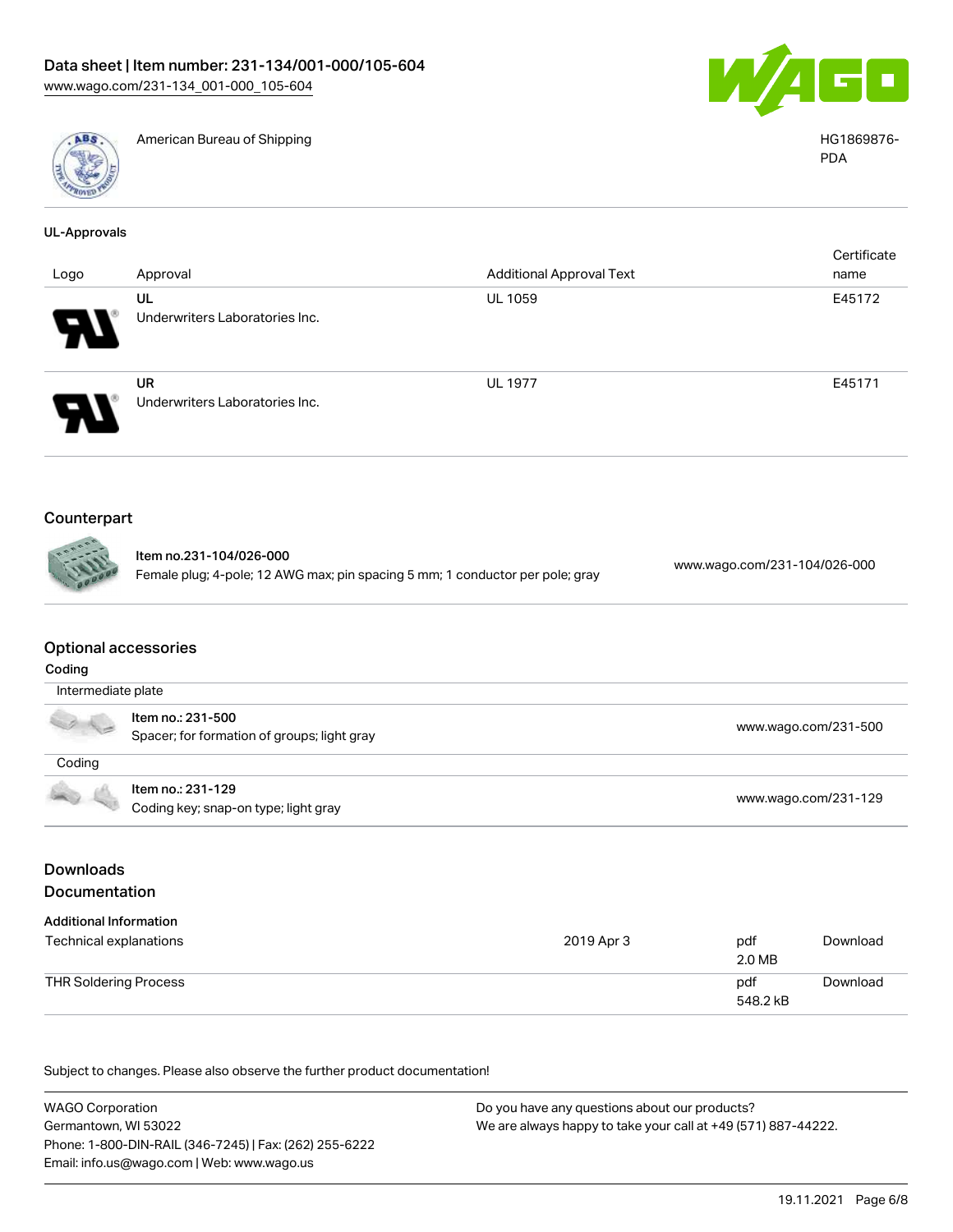

#### CAD files

#### CAD data

| 2D/3D Models 231-134/001-000/105-604                                                                                                                                   | <b>URL</b> | Download |
|------------------------------------------------------------------------------------------------------------------------------------------------------------------------|------------|----------|
| <b>CAE</b> data                                                                                                                                                        |            |          |
| EPLAN Data Portal 231-134/001-000/105-604                                                                                                                              | <b>URL</b> | Download |
| <b>PCB Design</b>                                                                                                                                                      |            |          |
| Symbol and Footprint 231-134/001-000/105-604                                                                                                                           | <b>URL</b> | Download |
| CAx data for your PCB design, consisting of "schematic symbols and PCB footprints",<br>allow easy integration of the WAGO component into your development environment. |            |          |
| Supported formats:                                                                                                                                                     |            |          |
| ш<br>Accel EDA 14 & 15                                                                                                                                                 |            |          |
| ш<br>Altium 6 to current version                                                                                                                                       |            |          |
| ш<br>Cadence Allegro                                                                                                                                                   |            |          |
| Ш<br>DesignSpark                                                                                                                                                       |            |          |
| ш<br>Eagle Libraries                                                                                                                                                   |            |          |
| ш<br>KiCad                                                                                                                                                             |            |          |
| ш<br><b>Mentor Graphics BoardStation</b>                                                                                                                               |            |          |
| ш<br>Mentor Graphics Design Architect                                                                                                                                  |            |          |
| ш<br>Mentor Graphics Design Expedition 99 and 2000                                                                                                                     |            |          |
| ш<br>OrCAD 9.X PCB and Capture                                                                                                                                         |            |          |
| PADS PowerPCB 3, 3.5, 4.X, and 5.X<br>ш                                                                                                                                |            |          |
| ш<br>PADS PowerPCB and PowerLogic 3.0                                                                                                                                  |            |          |
| ш<br>PCAD 2000, 2001, 2002, 2004, and 2006                                                                                                                             |            |          |
| Pulsonix 8.5 or newer<br>ш                                                                                                                                             |            |          |
| ш<br><b>STL</b>                                                                                                                                                        |            |          |
| 3D STEP<br>ш                                                                                                                                                           |            |          |
| ш<br><b>TARGET 3001!</b>                                                                                                                                               |            |          |
| ш<br>View Logic ViewDraw                                                                                                                                               |            |          |
| Quadcept                                                                                                                                                               |            |          |
| Zuken CadStar 3 and 4<br>п                                                                                                                                             |            |          |
| ш<br>Zuken CR-5000 and CR-8000                                                                                                                                         |            |          |
| PCB Component Libraries (EDA), PCB CAD Library Ultra Librarian                                                                                                         |            |          |
|                                                                                                                                                                        |            |          |

Subject to changes. Please also observe the further product documentation!

WAGO Corporation Germantown, WI 53022 Phone: 1-800-DIN-RAIL (346-7245) | Fax: (262) 255-6222 Email: info.us@wago.com | Web: www.wago.us